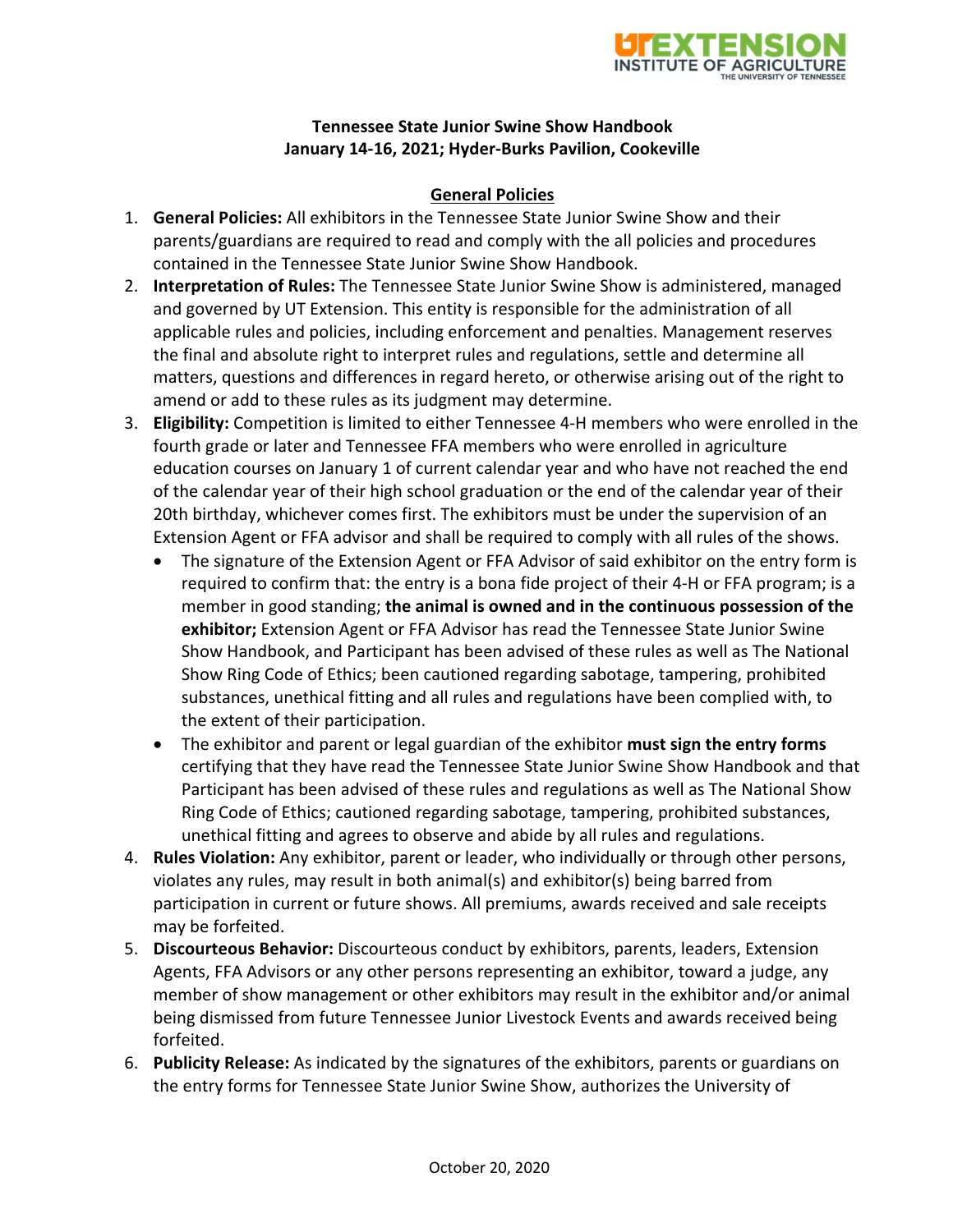Tennessee and/or their representatives to photograph, film, audio/video tape, record and/or televise their image and voice and biographical material, participation in the various events and to publicize, in whole or in part in any medium or developed in the future without any restrictions.

- 7. **Care and Treatment of Animals:** All animals that are exhibited at the Tennessee State Junior Swine Show are to be under the care and management of the 4‐H or FFA member. The exhibitor's supervising Extension Agent, or the exhibitor's supervising FFA advisor, or UT Extension staff member has the right, with prior notification, to inspect any animals at a reasonable time during the ownership period. All animals that are exhibited in the Tennessee State Junior Swine Show are to be treated in accordance with accepted humane livestock management techniques. Exhibitors are expected to comply with all federal, state and local laws or regulations concerning the treatment and care of animals. Specific areas of concern include but are not limited to:
	- Animals should be provided feed and water on a regular basis. A special effort should be made to insure that market animals receive feed and water before the show and sale.
	- Medication given by or under the direction of a veterinarian must adhere to withdrawal times on the product label.
	- Animals which have been accidentally injured must receive appropriate veterinary attention.
- **8. Consumption of Alcoholic Beverages:** Consumption of alcoholic beverages at the Tennessee State Junior Swine Show is not permitted. Failure to adhere to this policy may result in the person(s) being dismissed, associated exhibitor(s) and/or animal(s) being dismissed and awards received being forfeited. Additionally, show management reserves the right to alert the appropriate police agency.
- **9. Dogs:** No dogs are allowed on the show premises, except proper service dogs.
- **10. Safety**: Everything possible will be done to prevent accidents; however, if any should occur, neither the University of Tennessee, nor University of Tennessee personnel, nor other persons, nor any other organizations connected with the management of the show assumes any liability, either legal or otherwise to persons or property.
- **11. Grievance Complaints or Protest:** Grievance complaints or protests must be officially made prior to the final drive within a show, and must be accompanied by \$100.00 cash to show management. Official grievance complaints will be resolved prior to the final drive. No grievances can be made following the final drive of a show.
	- The burden of proof rests with the party filing the grievance. The \$100 deposit will be returned if the grievance is upheld. The deposit will be forfeited to the Tennessee State Junior Swine Show if the grievance is not sustained.
	- The respective show manager and/or superintendent has the authority to make appropriate decisions based on EC979, "Guidelines and Rules for Tennessee Junior Livestock Shows" If needed, the protest shall be referred to a "Grievance Committee."
	- The grievance will be reviewed. The grievance may be discussed with parties involved and show officials in reaching a decision. All parties involved will be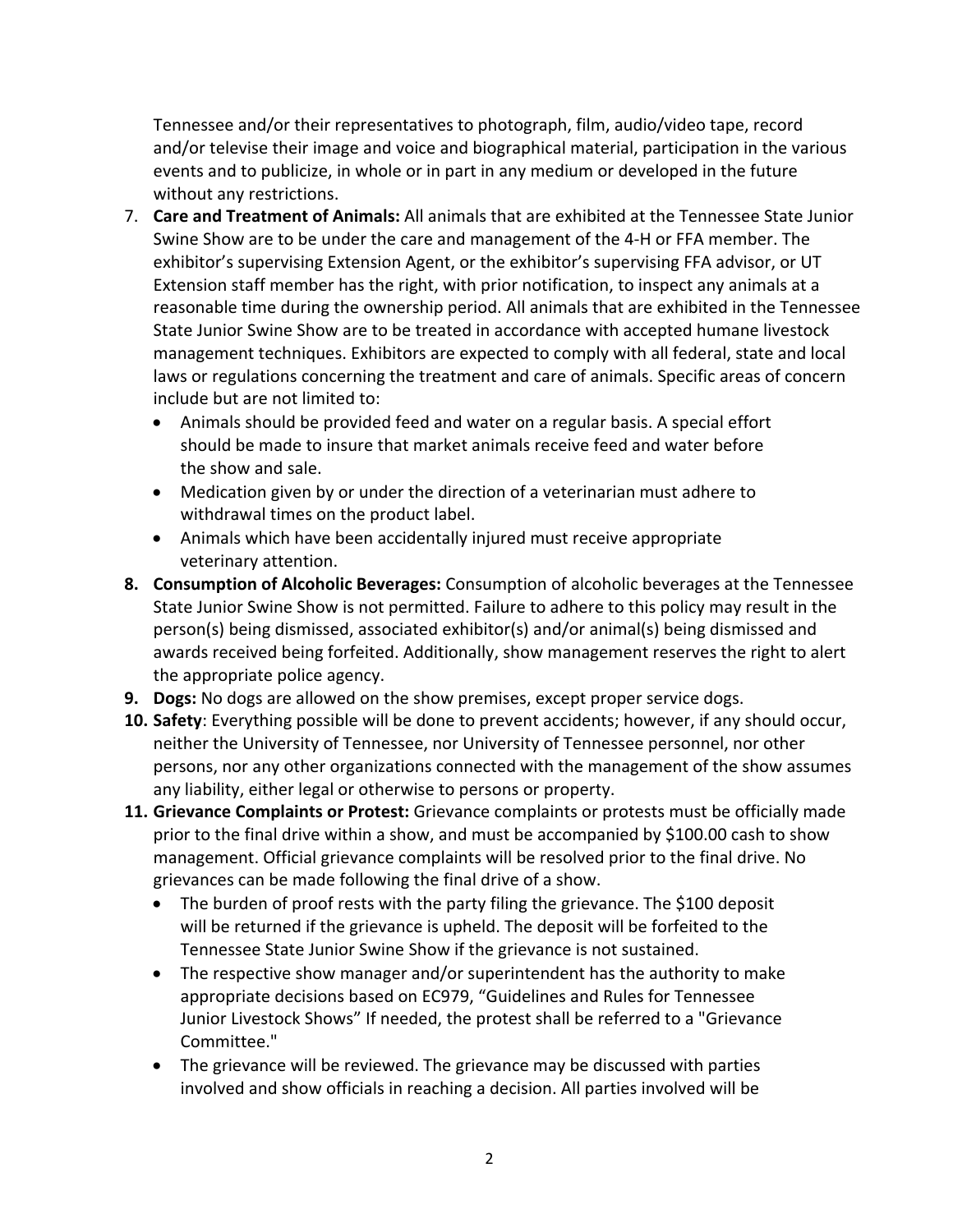notified of decisions reached.

 Protests related to judges' decisions, placings, classifications and/or other situations associated with judges and show management **will not** be accepted.

#### **Swine Show Procedures**

**Health Requirements:** Animals exhibited at the Tennessee State Junior Swine Show must meet the following requirements: Certificates of Veterinary Inspection (CVI) will be required for every animal exhibited at the Tennessee State Junior Swine Show. It is expected that junior exhibitors will bring only healthy animals to the shows. The CVI must be dated within 90 days of the respective show. All animals are subject to being inspected after arrival at the show facilities and any with clinical signs of contagious disease will be quarantined or sent home immediately at the discretion of the show veterinarian.

# **ALL livestock must have official forms of identification in order to have valid health certificate.**

**Swine: all swine must have an 840‐RFID tag**

**Animal ID:** All hogs MUST have an 840‐RFID tag in order to show. Tags will be sent to the exhibitors county Extension office. Extension Agents or FFA Advisors **MUST** supervise the tagging of each animal. If an individual animal already has an 840‐RFID tag or a non‐RFID 840 tag, that tag should be used as the ID tag for that animal. An existing 840‐RFID tag or a non‐RFID 840 tag should not be cut out and an animal should not have two separate 840‐RFID tags/non‐RFID 840 tags. Additionally, all hogs must have a legible ear notch that matches the entry form.

If a tag becomes lost or damaged, exhibitors should be instructed to immediately notify their Extension Agent or FFA Advisor. The Extension Agent or FFA Advisor should witness the re‐ tagging of the animal just like the initial tagging. The Extension Agent should then email the Youth Livestock and Equine Specialist with the updated tag information. Any animal that arrives to the show without original ear tags supplied by UT Dept of Animal Science WILL NOT show.

# **Entries:**

- 1. All entries must be made at and submitted through the local UT Extension office by November 15. This is the procedure for entries by both 4‐H and FFA members.
- 2. Each exhibitor may enter twelve (12) hogs but can ONLY exhibit six (6) hogs in the Tennessee Junior Swine Show. All animals listed on the entry forms are subject to the entry fee. **Due to space, an exhibitor can only bring 6 hogs to the show.**
- 3. The 840‐RFID tag number and ear notch for each pig must be completely and correctly entered. These tag numbers will be verified against the ID that is in the animal's ear at check‐ in of the show. These numbers must match for the animal to be eligible to be shown.
- 4. UT Extension staff are to follow the online entry procedure for ALL Tennessee Junior Livestock Shows. Information on the online entry program can be found under the Swine tab of the Animal Exhibitions page on the UT Animal Science website (https://animalscience.tennessee.edu/animal‐exhibitions/).
- 5. **Entry fees of \$10.00 per head** must be submitted with entry forms. Regional entry fees must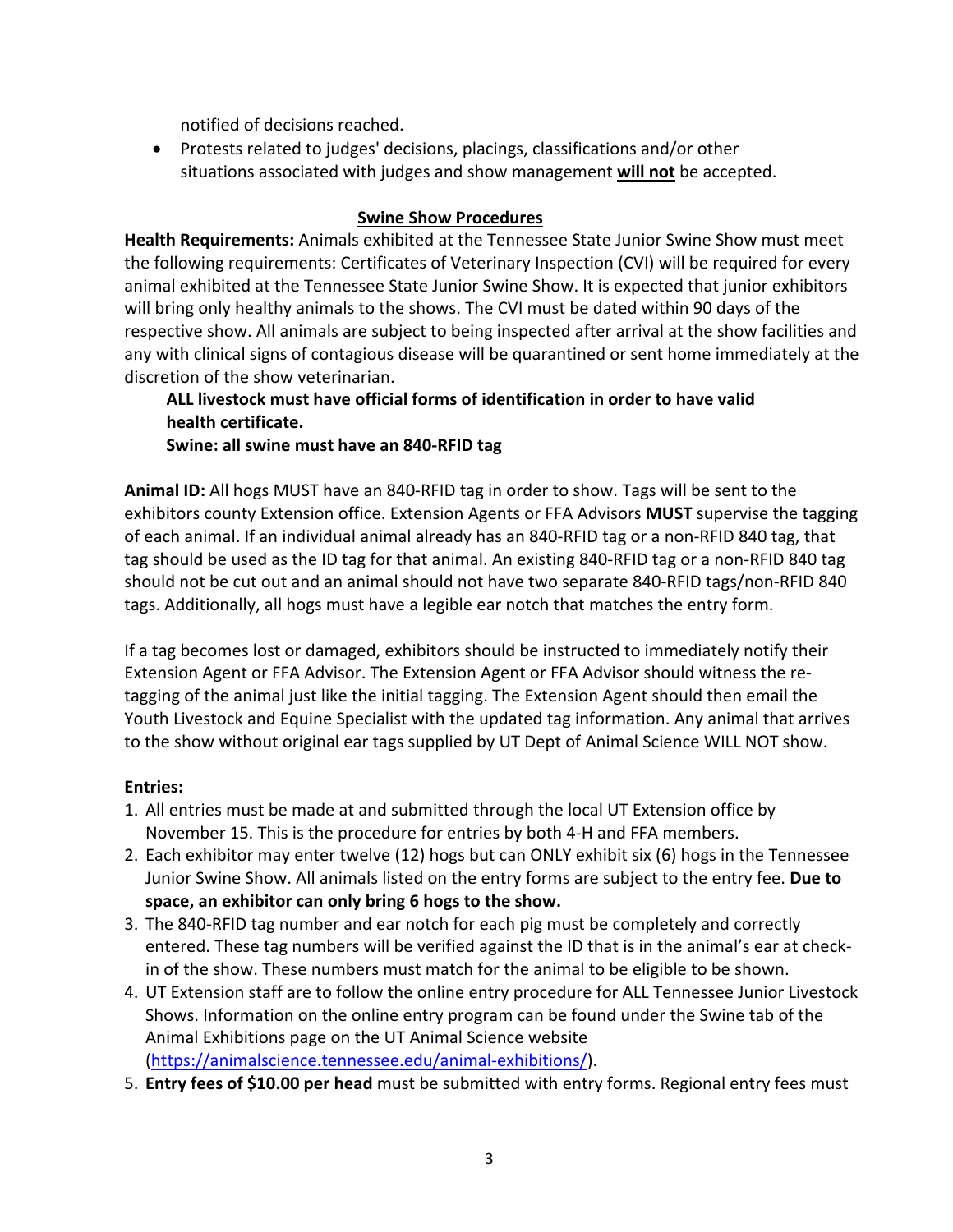be submitted separately to the appropriate Regional staff. Refunds will not be made for animals not exhibited.

- 6. Copies of all entry forms are to be submitted by Extension Agents to the appropriate Regional staff and to the UT Animal Science Department.
- 7. It is the exhibitor's responsibility to be sure that his/her entries meet criteria to qualify for exhibition and to complete all the information requested on the entry form. Incomplete entry forms **will not** be accepted and will be returned to the Extension Agent. Animals will not be entered if entry forms are not completed and entry fees not submitted. **Extension Agents and FFA Advisors should review all entries to ensure accuracy prior to submission.**
- 8. The signatures of the exhibitor, his/her parent or guardian and Extension Agent or FFA Advisor will be required before an entry will be accepted. These signatures will confirm that the parties:
	- Have read, understood, and agree to the rules and regulations outlined in the Tennessee State Junior Swine Show Handbook.
	- Have certified that the animal and exhibitor have complied with the rules and regulations outlined in the Tennessee State Junior Swine Show Handbook.
	- Have certified that they understand that exhibitors are completely responsible for the care and custody of their animals at the Tennessee State Junior Swine Show.

**Ownership, Possession and Registration:** All hogs must be individually identified with an 840‐ RFID tag (witnessed by Extension Agent or FFA Advisor) and an ear notch, owned and in the possession of (in care of) by the youth exhibitor by November 1. Registered gilts and barrows must also be registered in the name of the exhibitor by November 1.

**Exhibition:** Exhibitors will show their own animal unless they have two animals in the same class. The second animal must be shown by another 4‐H or FFA member. Any animal shown by anyone other than the exhibitor who entered the animal may result in forfeiture of all premiums and awards unless prior approval is given by the show manager. Substitute exhibitors will be granted for those exhibitors who either have two animals in the same class or a serious illness and/or injury at the time of the show.

**Youth for the Quality Care of Animals (YQCA):** Youth must be YQCA certified in order to exhibit at the Tennessee State Junior Swine Show. A copy of YQCA completion certificate should be submitted with the entry form. More information about YQCA is available at www.yqca.org.

**Showmanship:** Showmanship participation is available to all youth that have animals entered in the respective show. Showmanship will be conducted by the grade divisions shown below. Grade refers to the school grade in which the exhibitor was enrolled on January 1, of current year.

- 4th grade
- 5th & 6th grades
- 7th & 8th grades
- 9th & 10th grades
- 11th & 12th grades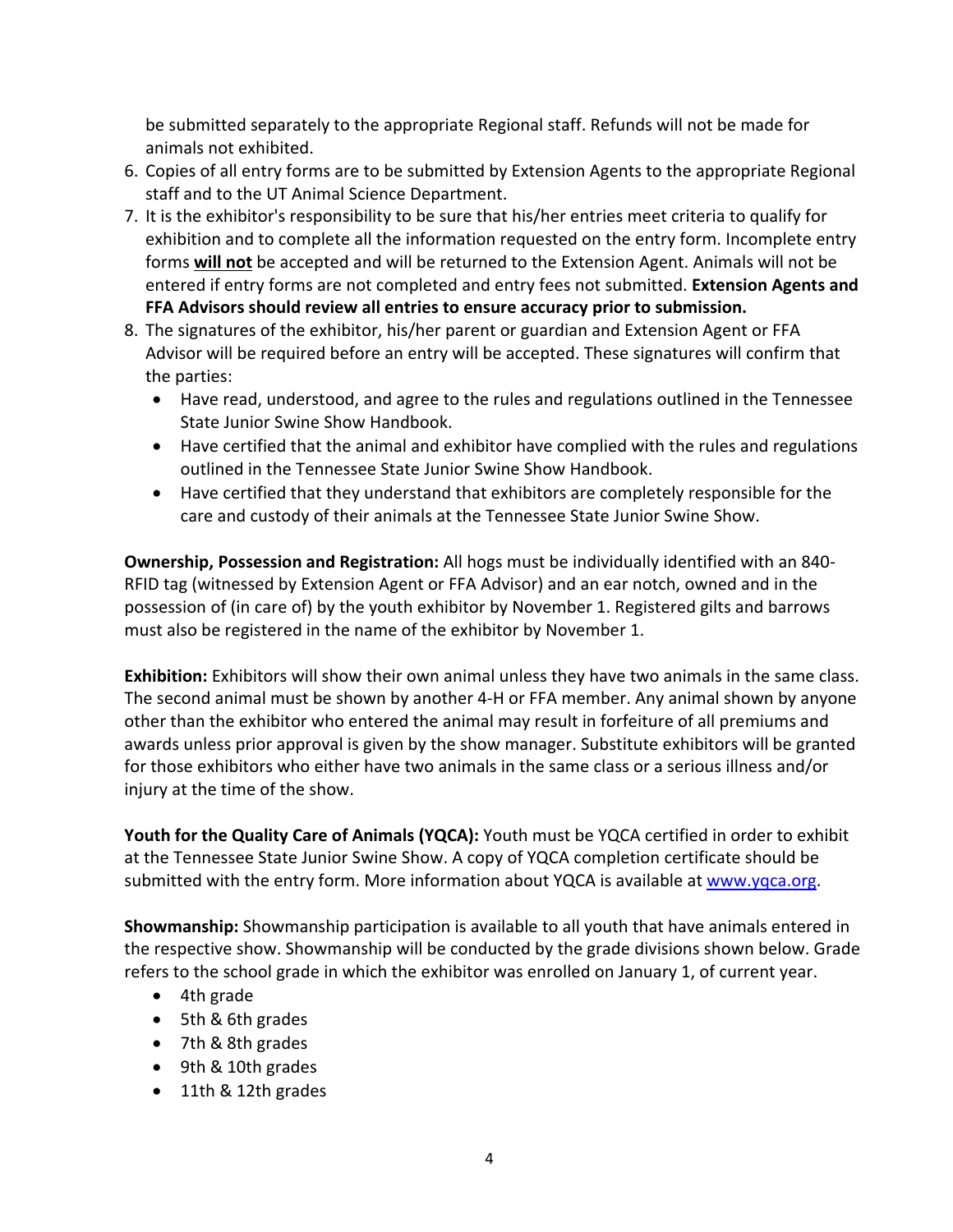Exhibitors of barrows and gilts will have a single showmanship class. Animals used in showmanship must be from those entered by and exhibited by the exhibitor in the show. Exhibitors must show their own animal. Grade divisions may be spilt at the discretion of show management.

**Stalls, Tie‐space and Pens:** Show management will assign tie space and pens per county based on the number of animals entered. The assignments will be made prior to the show and posted in the barn. No animals are to be tied or penned in the wash areas. Exhibitors are to provide their own pen security.

**Fitting and Grooming:** Each exhibitor should be working with their animals and in the attendance with that animal during the entire fitting process. Breed association guidelines related to grooming are to be followed at the Tennessee State Junior Swine Show.

**Unruly or Unsound Animals:** The show superintendent, manager, show steward, ring person, show judge or show management may dismiss animals that, in their judgment, are unruly or unsound.

**Drug Testing:** Any animal entered into Tennessee State Junior Swine Show is subject to tissue, urine, ultra‐sound and blood testing at any time at the discretion of the show management. Each exhibitor's cooperation is **REQUIRED**. Any exhibitor who does not submit their animal for drug testing will immediately be disqualified from any and all premiums and awards. If the result of the testing indicates the use of materials and/or drugs not approved for use in that species by the FDA, or compound or drugs used outside the specified withdrawal requirements of the FDA, these animals will be declared ineligible for competition and awards will be forfeited. Substances tested for may include, but are not be limited to Antibiotics, Repartitioning Agents (ex. Clenbuterol), Diuretics (ex. Lasix), Tranquilizers (ex. Acepromazine), Pain killers (ex. Banamine and Phenylbutazone), Steroids and Local anesthetics (ex. Lidocaine). Exhibitors are completely responsible for the care and custody of their animals at the Tennessee State Junior Swine Show.

#### **Special Considerations for Breeding Gilts and Market Hogs**

- 1. The following breed classes will be offered for breeding gilts and market hogs: Berkshire, Chester White, Duroc, Hampshire, Hereford, Landrace, Poland China, Spot, Tamworth, Yorkshire and Crossbred.
- 2. Gilts are eligible to be shown in the market hog class, but if shown as a market hog are not eligible as a breeding gilt. Hogs entered in the purebred gilt or barrow shows respectively are not eligible for the crossbred class.
- 3. Breed shows will be provided for any breed with 8 or more head entered by three (3) or more exhibitors. Those breeds with less than 8 entries will be shown in the "All Other Breeds" classes.
- 4. All purebred breeding gilts must have a farrowing date of June 1 and after as indicated on the animal's registration papers.
- 5. All purebred breeding gilts and market hogs must be registered and be identified by a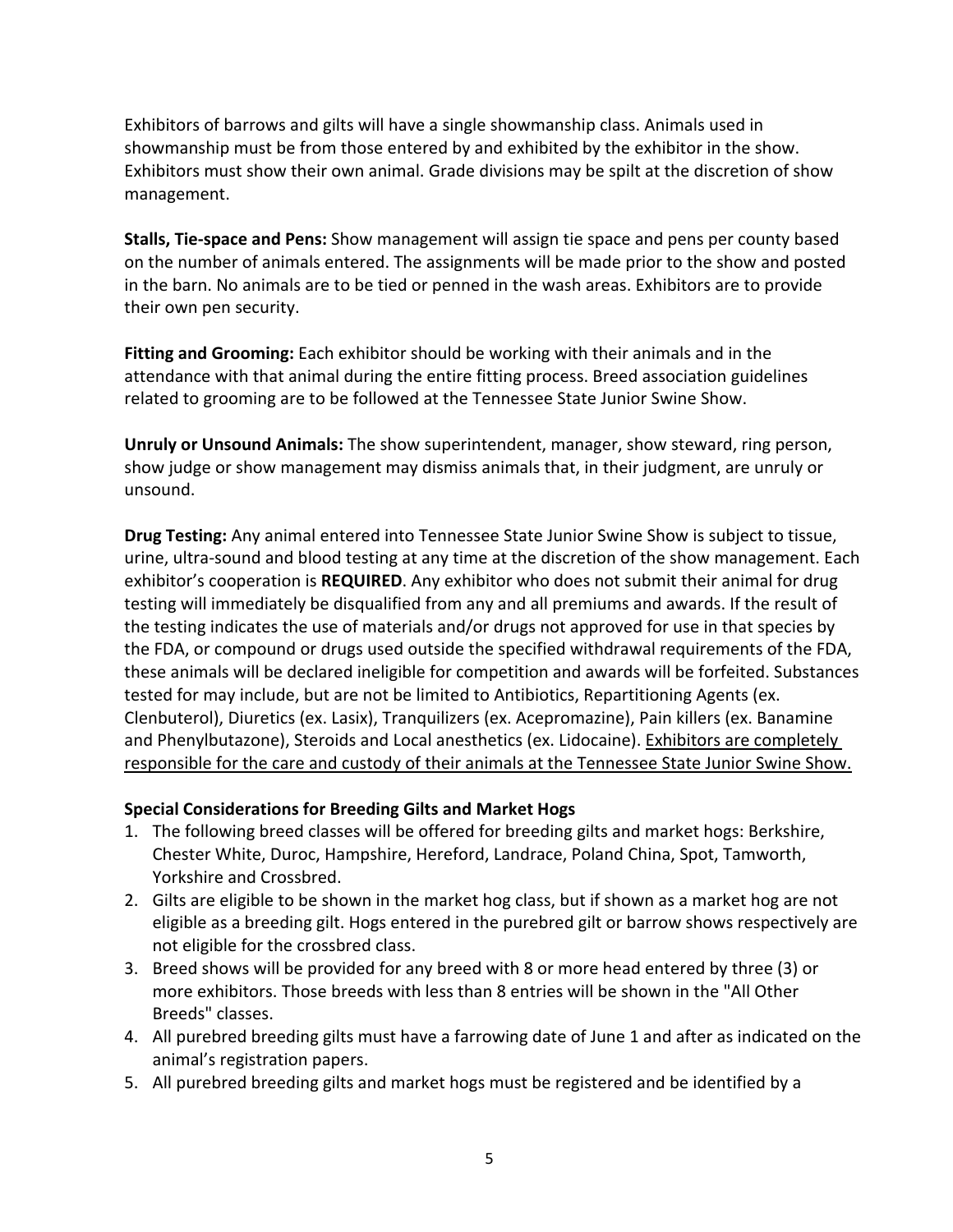permanent ear notch and have valid registration papers.

- All purebred breeding gilts and market hogs must meet all registration eligibility requirements of their respective breed associations and are subject to a breed classification/sift by NSR/CPS field staff or qualified association representatives. Association field staff and show management will have final say in animal's eligibility.
	- o See Breed Classification/Sift for the Tennessee State Junior Swine Show for breed eligibility requirements.
- Any purebred gilts or barrows that do not meet breed eligibility requirements may be shown in the respective crossbred class.
- 6. All gilts must be guaranteed open (not bred).
- 7. All barrows must be castrated. Any evidence of testicles or testicular residue will disqualify the animal. Castrated hogs must be completely healed.
- 8. Purebred breeding gilt classes will be broken according to farrowing dates, with class size as equal as possible.
- 9. Market Hog and Crossbred Gilt classes will be broken according to declared weight, with class size as equal as possible.
- 10. Classes may be divided based on discretion of show management.
- 11. Market Hog classes will be divided into four divisions. Divisions will be determined after all hogs have been weighed and assigned to classes. Division and Reserve Division Champions will be selected and will eventually compete for Breed Champion and Breed Reserve Champion of their respective breed.
- 12. The declared weight system will be used for all market hogs and crossbred gilts. At check‐in, exhibitors will have the option of weighing animals on the official scales (weight is for information only). Acceptable declared weight ranges are below:
	- a. Prospect Pigs 195‐229 pounds
	- b. Market Hogs 230‐305 pounds
	- c. Crossbred Breeding Gilts 230‐335 pounds
- 13. Exhibitors must turn in a card with the declared weight of all market hogs and crossbred gilts by the specified time. The top three hogs in each class will be weighed in the ring. Hogs must not be more than 15 pounds over or under the declared weight. If a hog weighs more than 15 pounds above or below their declared weight, it will be dismissed from the class.
	- a. See Declared Weight System at the Tennessee State Junior Swine Show for more details.
- 14. A Champion and Reserve Champion Prospect Pig will be chosen from the prospect classes, but they are not eligible for the Overall Championship Drive.
- 15. Exhibitors of Breed Champions and Reserve Breed Champions must come to the ring for the overall champion drive. During the Overall Champion Drive, a top 5 breeding gilts and a top 5 market hogs will be chosen from the 11 breeds.
- 16. See 2021 Tennessee State Junior Swine Show for a more in-depth description of activities.

# **Carcass Show**

Attempts will be made to scan a single hog per exhibitor, on a voluntary basis, for competition in a Carcass Show. Exhibitors are to select the hog to be ultra‐sounded. Hogs must weigh a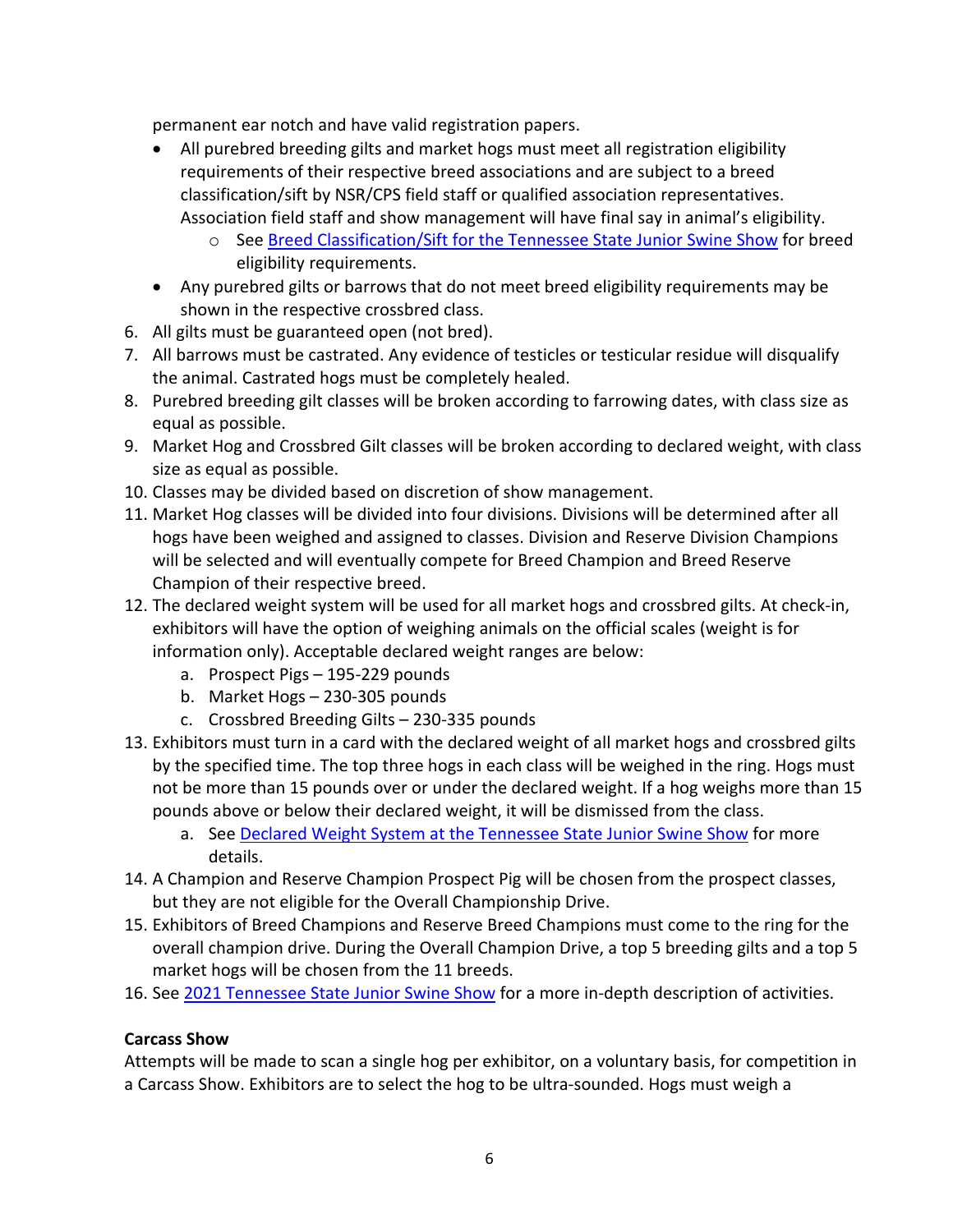minimum of 230 pounds to participate. Exhibitors who wish to have their hog scanned for the carcass show must be weighed on the official scales and take their weight ticket to the scanning area in order to be scanned. This weight will only be used for the carcass show.

#### **Premier Exhibitor Recognition Program**

The purpose of the Premier Exhibitor award program is to provide 4‐H and FFA members the opportunity to demonstrate the skills and knowledge learned and gained by participating in the junior livestock projects. This recognition program will increase the emphasis on the knowledge and skills attained by the youth and will complement the wholesome competition, social development and fun learning traditionally associated with junior livestock shows.

A Premier Exhibitor for Market Hog and Breeding Gilt will be selected at the Tennessee State Junior Swine Show in each of the following divisions:

- Explorer (4th grade)
- Junior Level I (5th & 6th grades)
- Junior Level II (7th & 8th grades)
- Senior Level I (9th & 10th grades)
- Senior Level II (11th & 12th grades)

To be eligible for the Premier Exhibitor competition, youth must exhibit an animal in the breeding gilt or market hog show respectively, participate in showmanship and in the skillathon contest. The Premier Exhibitor will be the individual who earns the most points by participating in these three educational events. A previous Premier Exhibitor winner in a particular division is not eligible to compete in the same division of the same show in future years (ie. cannot win Senior Level I Market Hog Premier Exhibitor more than once). Additionally, youth may not win multiple Premier Exhibitor awards in the same year (ie. cannot win Senior Level I Market Hog and Breeding Gilt Premier Exhibitor in the same year).

**Skillathon:** This event consists of different activities that will evaluate an exhibitor's knowledge gained from participation in the swine project for a total of 100 points. Each exhibitor will participate in the skillathon as an individual. The activities will increase in difficulty as the grade division increases. Examples of skillathon activities include but are not limited to feed, breed and meat identification, health and production practices and record‐keeping.

**Crossbred Hog Show:** Each exhibitor will receive a score for their highest placing crossbred breeding gilt or market hog respectively as follows:

| $1st$ place: 100 points          | 5 <sup>th</sup> place: 92 points | 9 <sup>th</sup> place: 84 points  |
|----------------------------------|----------------------------------|-----------------------------------|
| 2 <sup>nd</sup> place: 98 points | $6th$ place: 90 points           | 10 <sup>th</sup> place: 82 points |
| 3 <sup>rd</sup> place: 96 points | 7 <sup>th</sup> place: 88 points | All others: 80 points             |
| 4 <sup>th</sup> place: 94 points | 8 <sup>th</sup> place: 86 points |                                   |

**Purebred Hog Show:** Purebred market hogs and gilts will be evaluated by the judge based on their merit related to breed and industry standards and assigned a Blue, Red or White. The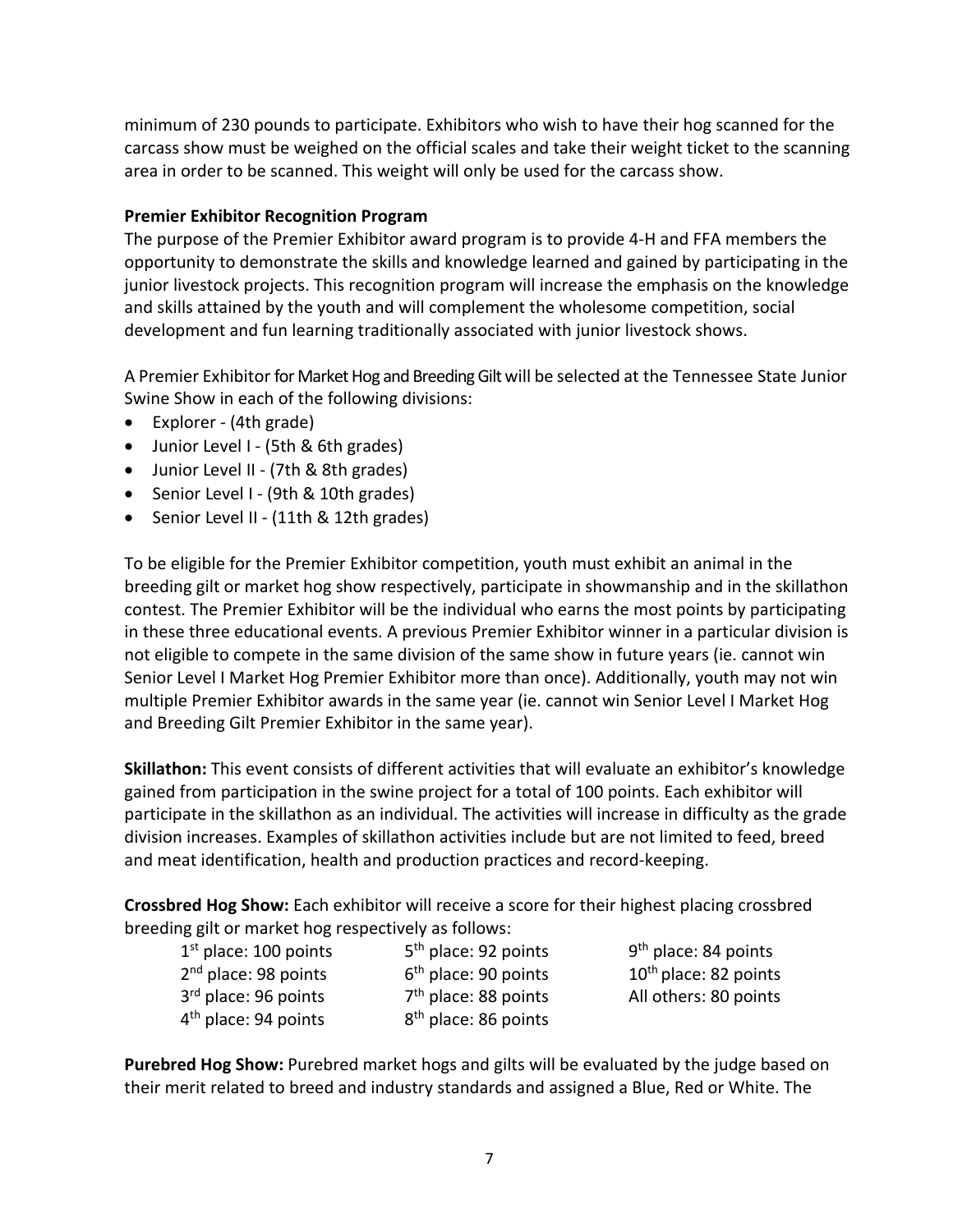highest possible score for hogs is 100 for Blue group, 90 for Red group and 80 for White group. The lowest possible score for any hog is 80.

- Points in the Blue group will be given starting at 100 points and decreasing by 2 points for each placing through  $10<sup>th</sup>$  place. Any Blue hog past  $10<sup>th</sup>$  place will receive 80 points.
- Points in the Red group will be given starting at 2 points below the last placing Blue hog in the class, but not higher than 90 points. Points will decrease by 2 points for each placing through the 5<sup>th</sup> place Red hog. Any Red hog past the 5<sup>th</sup> place Red hog will receive 80 points.
- All hogs in the White group will receive 80 points.

**Showmanship:** Each exhibitor will receive a score for their placing in showmanship, which will count for Premier Exhibitor:

| $1st$ place: 100 points          | 5 <sup>th</sup> place: 96 points | $9th$ place: 92 points            |
|----------------------------------|----------------------------------|-----------------------------------|
| $2nd$ place: 99 points           | $6th$ place: 95 points           | 10 <sup>th</sup> place: 91 points |
| 3 <sup>rd</sup> place: 98 points | $7th$ place: 94 points           | All other Blues: 90 points        |
| $4th$ place: 97 points           | 8 <sup>th</sup> place: 93 points | All Reds: 80 points               |

**Tie Breakers:** Ties in Skillathon and Premier Exhibitor will be broken as follows: *Skillathon:* Stations 1‐5 individually in order, Showmanship score, Animal score *Premier Exhibitor:* Skillathon score, Showmanship score, Skillathon stations 1‐5 individually in order, Animal score

# **Show Ring Code of Ethics**

Exhibitors of animals at livestock shows shall at all times deport themselves with honesty and good sportsmanship. Their conduct in this competitive environment shall always reflect the highest standards of honor and dignity to promote the advancement of agricultural education. This code applies to junior as well as open class exhibitors who compete in structured classes of competition.

All youth leaders working with junior exhibitors are under an affirmative responsibility to do more than avoid improper conduct or questionable acts. Their moral values must be so certain and positive that those younger and more pliable will be influenced by their fine example. Owners, exhibitors, fitters, trainers and absolutely responsible persons who violate the code of ethics will forfeit premiums, awards and auction proceeds and shall be prohibited from future exhibition in accordance with the rules adopted by the respective fairs and livestock shows. Exhibitors who violate this code of ethics demean the integrity of all livestock exhibitors and should be prohibited from competition at all livestock shows in the United States and Canada.

The following is a list of guidelines for all exhibitors and all livestock in competitive events:

- 1. All exhibitors must present, upon request of fair and livestock show officials, proof of ownership, length of ownership, and age of all animals entered. Misrepresentation of ownership, age or any facts relating thereto is prohibited.
- 2. Owners, exhibitors, fitters, trainers or absolutely responsible persons shall provide animal health certificates from licensed veterinarians upon request by fair or livestock show officials.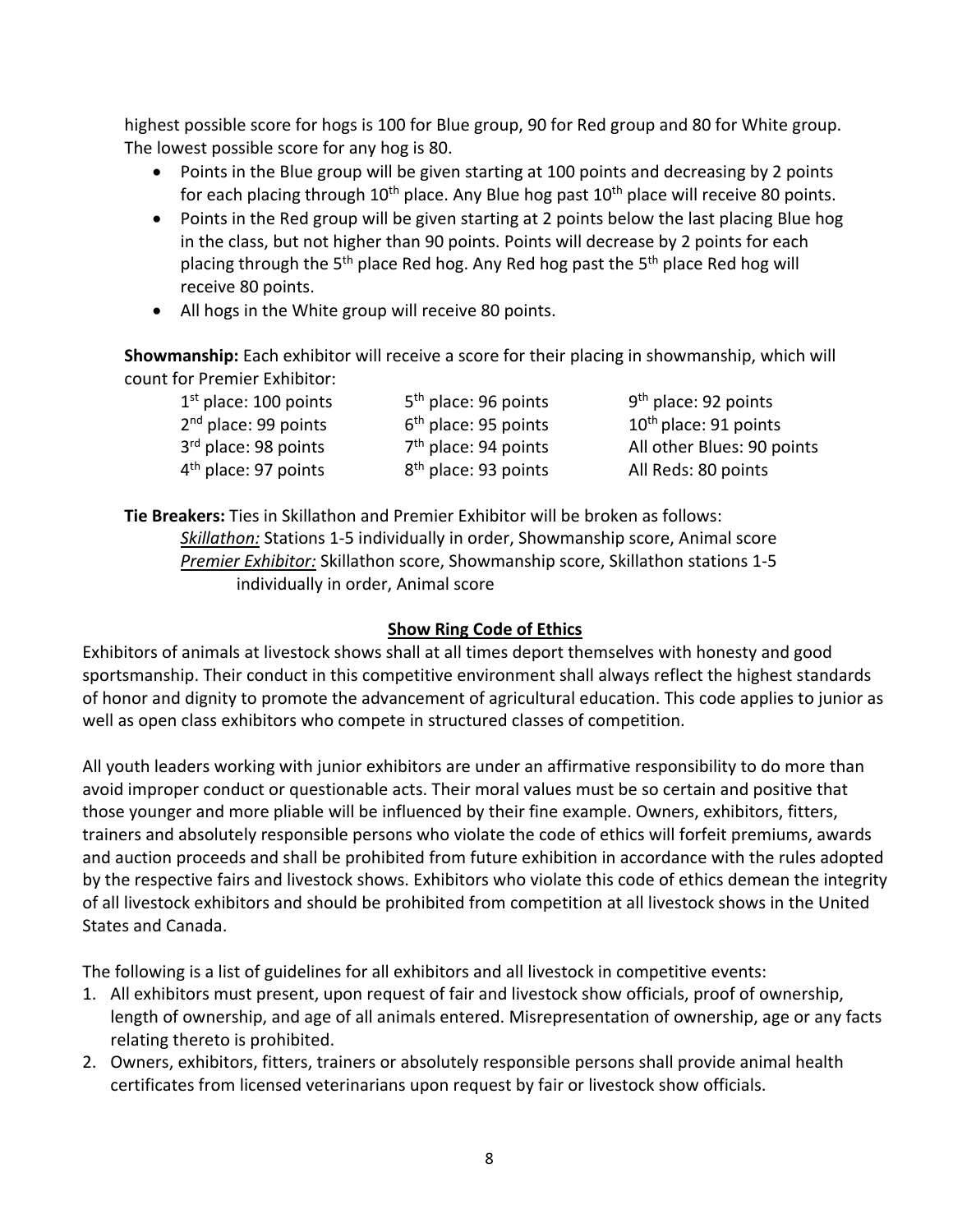- 3. Junior exhibitors are expected to care for and groom their animals while at fairs or livestock shows.
- 4. Animals shall be presented to show events where they will enter the food chain free of violative drug residue. The act of entering an animals in a livestock show is the giving of, consent by the owner, exhibitor, trainer and/or responsible persons for show management to obtain any specimens of urine, saliva, blood or other substances from the animal to be used in testing. Animals not entered in an event which culminates with the animal entering the food chain shall not be administered drugs other than in accordance with applicable federal, state and provincial statutes, regulations and rules. Livestock shall not be exhibited if the drugs administered in accordance with federal, state and provincial statutes, regulations and rules affect the animal's performance or appearance at the event.

In the laboratory report on the analysis of saliva, urine, blood or other sample taken from livestock indicates the presence of forbidden drugs or medications, this shall be a prima facie evidence such substance has been administered to the animal either internally or externally. It is presumed that the sample of urine, saliva, blood or other substance tested by the laboratory and analysis of the sample are correct and accurate and the report received from the laboratory pertains to the sample taken from the animal in question and correctly reflects the condition of the animal at the time the sample was taken, with the burden on the owner, exhibitor, fitter, trainer or absolutely responsible person to prove otherwise.

At any time after an animal arrives on the fair or livestock show premises, all treatments involving the use of drugs and/or medications for the sole purpose of protecting the health of the animals shall be administered by a licensed veterinarian.

- 5. Any surgical procedure or injection of any foreign substance or drug or the external application of any substance (irritant, counterirritant or similar substance) which could affect the animal's performance or alter its natural contour, confirmation, or appearance, except external applications of substances to the hoofs or horns of animals which affect appearance only and except for surgical procedures performed by a duly licensed veterinarian for the sole purpose of protecting the health of the animal, is prohibited.
- 6. The use of showing and/or handling practices or devices such as striking animals to cause swelling, using electrical contrivance, or other similar practices are not acceptable and are prohibited.
- 7. Direct criticism or interference with the judge, fair or livestock show management, other exhibitors, breed representatives, or show officials before, during or after the competitive event is prohibited. In the furtherance of their official duty, all judges, fair and livestock show management or other show officials shall be treated with courtesy, cooperation and respect and no person shall direct abusive or threatening conduct toward them.
- 8. No owner, exhibitor, fitter, trainer or absolutely responsible person shall conspire with another person or persons to intentionally violate this code of ethics or knowingly contribute or cooperate with another person or persons either by affirmative action or inaction to violate this code of ethics. Violation of the rule shall subject such individual to disciplinary action.
- 9. The application of this code of ethics provides for absolute responsibility for an animal's condition by an owner, exhibitor, fitter, trainer or participant whether or not he or she was actually instrumental in or had actual knowledge of the treatment of the animal in contravention of the code of ethics.